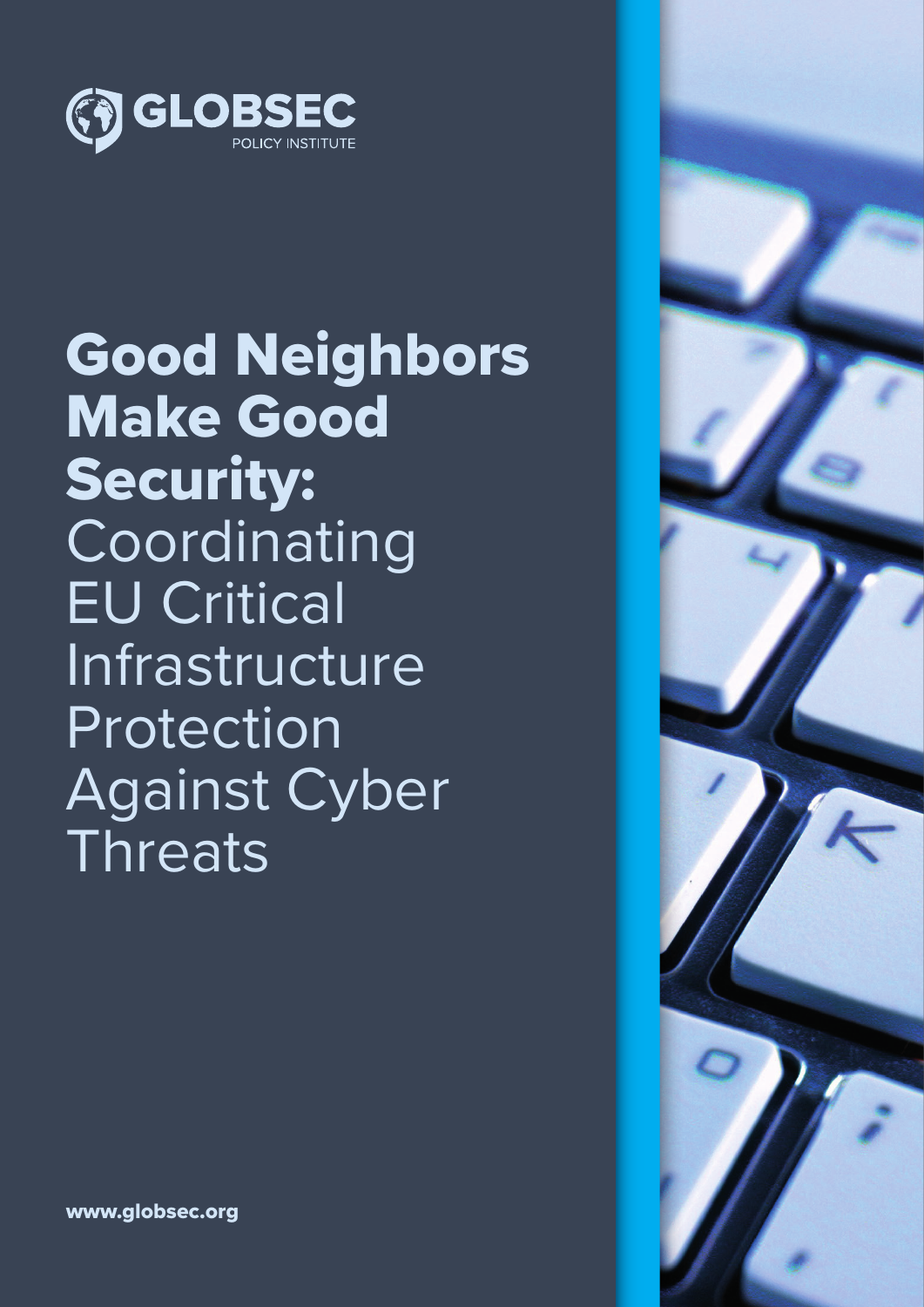

# Good Neighbors Make Good Security: Coordinating EU Critical Infrastructure Protection Against Cyber **Threats**

Philip Chertoff

www.globsec.org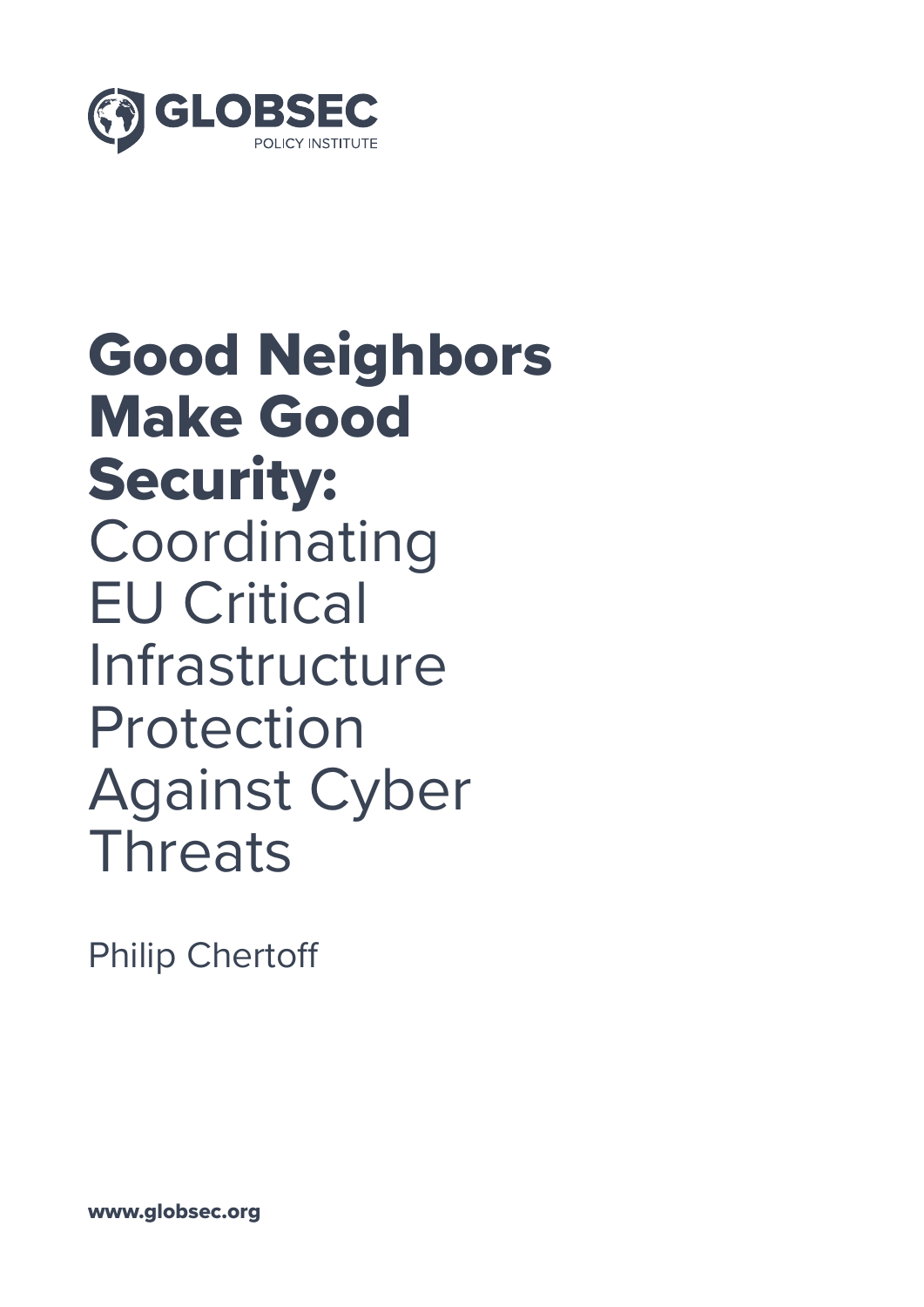## Introduction

In October 2016, Meyer Werft Shipyard notified electricity provider, E.ON Netz, that the *Norwegian Pearl*, their newly-built cruise ship, would soon depart their factory and requested a disconnection of the Conneforde Diele 380 kV double line, so that the ship could pass upriver to the North Sea.<sup>1</sup> A mandatory procedure in cases where large ships, such as the *Pearl*, are set to approach electrical lines, E.ON Netz gave provisional approval to the *Pearl* for passage on November 5<sup>th</sup>.

At 9:38 PM, in anticipation of the *Pearl*'s arrival, E.ON Netz disconnected the Conneforde-Diele line. A minute later, the alarms went off. Transmission lines tripped both east and west of the disconnected lines and outages spread through Western Europe to Portugal and through Central Europe, all the way to the Balkans. Nearly half of Europe was shrouded in darkness. Most electricity was restored within two hours of the disconnection. During the outage, however, emergency services scrambled to rescue people left in vertical transportation, trains were massively delayed and electricity was cut off to some 15 million households. 2 The 2006 cascading failure was one of the worst in Europe's history.

In the days after the blackout, investigators learned that the shut-down of the Conneforde-Diele line had shifted load to a southern line which did not have the capacity to support it. After this connection was lost, load shifted to other lines without adequate capacity to carry the transmission of the two failed lines, tripping them and cascading the failure across the European continent. The major lesson which emerged from the 2006 blackout was that, because of the significant interdependence among the electricity transmitters of Europe, a small disruption could cascade into a massive failure. Less noted, however, is that the failure interrupted services beyond electricity transmitters. The failure of a single electricity transmission component impacted telecommunications, financial institutions, water transmission, and emergency services across the continent.

This paper will examine the current vulnerability of EU critical infrastructure to cascading failures caused by cyberattacks. It introduces the theory and implications of critical infrastructure interdependencies and explores past EU efforts to secure critical infrastructure from physical failures. Accounting for the damage and versatility cyberattacks on critical infrastructure, this paper suggests that the recently adopted "Directive on security of network and information systems" (NIS Directive), which aims to mitigate cyberthreats to critical infrastructure, will not be sufficient to handle the possible crossindustry and cross-border impacts of cyberattacks on critical infrastructure. The paper lays out several recommendations, inspired by North American efforts to manage cross-border critical infrastructure failures, which hope to encourage greater regional and inter-industry coordination on cyber defense and crisis management of critical infrastructure.

## Critical Infrastructure and its Interdependencies

In the context of policy spheres and national protection strategies, 'infrastructure' refers to the networks of independent, man-made systems and processes that function collaboratively to provide a continuous flow of goods and services for the public.<sup>3</sup> Within infrastructure, there is a subset which can be identified as 'critical', referring to services deemed fundamental to the lives and operations of society and whose disruption could produce significant loss of life, financial cost, or physical damage. Different nations include different systems within their set of critical infrastructures, but most recognize energy, ICT, finance, healthcare, food, water, transport, and emergency services infrastructure as critical.4 While certain states may still retain access over some critical infrastructure, the vast majority of critical infrastructure is privately-owned and maintained. Due to the essential nature of these services to the lives of citizens, however, states take an active role regulating private sector operators and require operators take steps to ensure continuity of service, both during normal circumstances and disruptive events.

4 Hämmerli et al. supra, at 23

<sup>1</sup> ERGEG "The Lessons to Be Learned from the Large Disturbance in the European Power System on the 4th of November 2006."

<sup>2</sup> BBC UK "BBC NEWS | Europe | Bid to Overhaul Europe Power Grid."

<sup>3</sup> Rinaldi et al. "Identifying, Understanding, and Analyzing Critical Infrastructure Interdependencies." 12; Hämmerli et al. "Protecting Critical Infrastructure in the EU." 22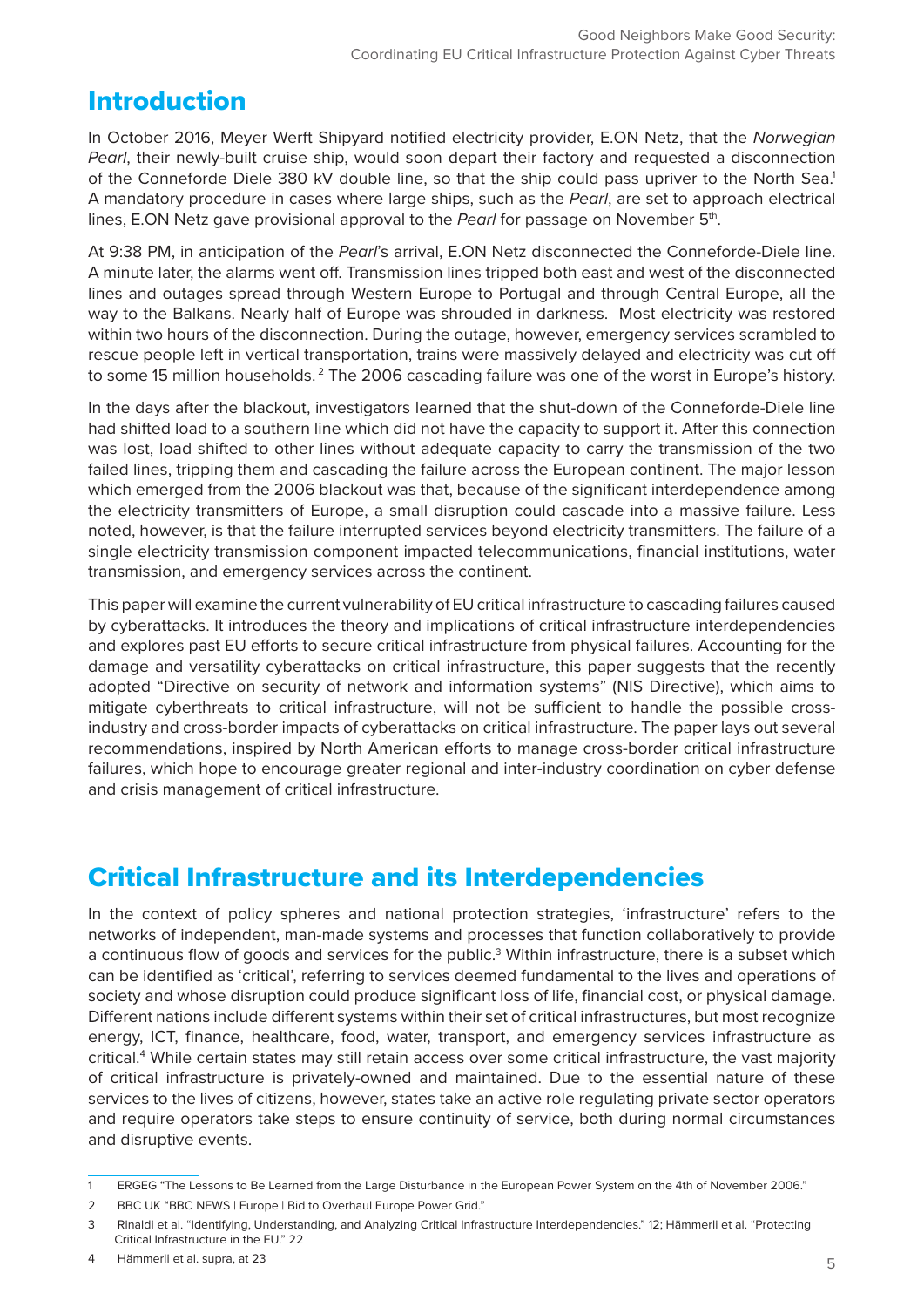Critical infrastructure does not operate in a vacuum and the continuity of their services is quite dependent on the proper operations of other infrastructure. The oil transmitter requires fuel for its generators, telecommunications for its systems, chemicals for its processing, etc. If one of these inputs fails, the critical infrastructure cannot optimally provide its own service. When these dependencies are bi-directional, meaning the services are mutually dependent on each other, these linkages are called *interdependencies*. 5 The telecom company, for example, is reliant on electricity to operate its transmitters, the electric utility is reliant on the signals from the telecom company to transmit electricity. These complex relationships mean that a disturbance in the normal operations of a critical infrastructure, even one component of a critical infrastructure, can impact other, even all other, critical infrastructure. In 1998, a computer failure aboard the Panamsat Galaxy IV telecommunications satellite shut down the transmission of television, radio, and data singles to organizations and businesses across the U.S.<sup>6</sup> Most significantly, it knocked out the pager systems for 90% of Americans who used pagers which, in the time before the widespread use of cellphones, was the most effective method for mobile contact. Television broadcasters were left without means to transmit programming, hospital administrators were unable to reach doctors away from their homes or offices, and credit card transactions were interrupted across the country. In 2005, a power failure, in the St. Gotthard region of Switzerland, shutdown the entire Swiss rail network for three hours, stranding 100,000 people.7 A short circuit in a power line led to a diversion of current to southern power stations, creating an overload. The overload led to the complete shutdown of a nation-wide critical infrastructure and, in turn affected, disrupted the transportation of the goods and personnel, some of which support other critical infrastructure. The failure of a single component of critical infrastructure can transmit shocks and interrupt services across the interdependent critical infrastructure of a country.

However, the vulnerabilities of complex interdependence are not limited to national borders. Europe has long-standing history of interdependence among nation's critical infrastructure, reaching back to the early  $20<sup>th</sup>$  century.<sup>8</sup> Since the 1990's, the continued integration of the EU Single Market, especially the continuing integration of the trans-European networks (TENs), has only increased these interdependencies which interlink the economies of EU members.<sup>9</sup> While numerous authors have written on the significance of European critical infrastructure interdependency, there is little publicly available data or analysis which scopes the size of this interdependency, itself indicative of a major gap on critical infrastructure risk management. There is, however, data available about incidence of critical infrastructure failure resulting from a dependency in another service. Since 2000, 501 of 1749 incidents of critical infrastructure failure were caused by infrastructure failures in other sectors.<sup>10</sup> Of those 501 incidents, 76 were the result of a second cascade, meaning that the failure in one service triggered a failure into a second service, which triggered a failure in a third. These incidents demonstrate that European interdependencies do stretch across multiple critical services and that shocks can ripple to first order, and even second order, connections. And while the damage of European cascading failures can be minimal, it can also be as significant as the massive disruptions of the Galaxy IV failure or St. Gotthard shutdown.

As the providers and regulators of critical services, business and political leaders have long been concerned about the continuity of critical services. The European Union was specifically spurred to action by the rise of the terrorist threat to critical infrastructure. In the aftermath of the 2004 al-Qaeda bombing of the Madrid train station, the European Commission adopted a set of suggestions for the enhancement of European preparedness, prevention, and response to terrorist attacks against critical infrastructure.<sup>11</sup> Since then, several EU initiatives have been established to provide for European-wide critical infrastructure protection (CIP), including:

<sup>5</sup> Rinaldi et al. supra, at 12

<sup>6</sup> Swanson and Kirk "Satellite Outage Felt By Millions."

<sup>7</sup> BBC UK "BBC NEWS | Europe | Swiss Rail Network Grinds to Halt"; "Short Circuit Paralysed Railway Network"

<sup>8</sup> See Van Der Vleuten et al. "Europe's System Builders: The Contested Shaping of Transnational Road, Electricity and Rail Networks." 9 Hämmerli et al. supra, at 13

<sup>10</sup> Luiijf et al. "Empirical Findings on Critical Infrastructure Dependencies in Europe." 304

<sup>11</sup> European Commission Communication on a European Programme for Critical Infrastructure Protection, 2006 O.J. C 786 final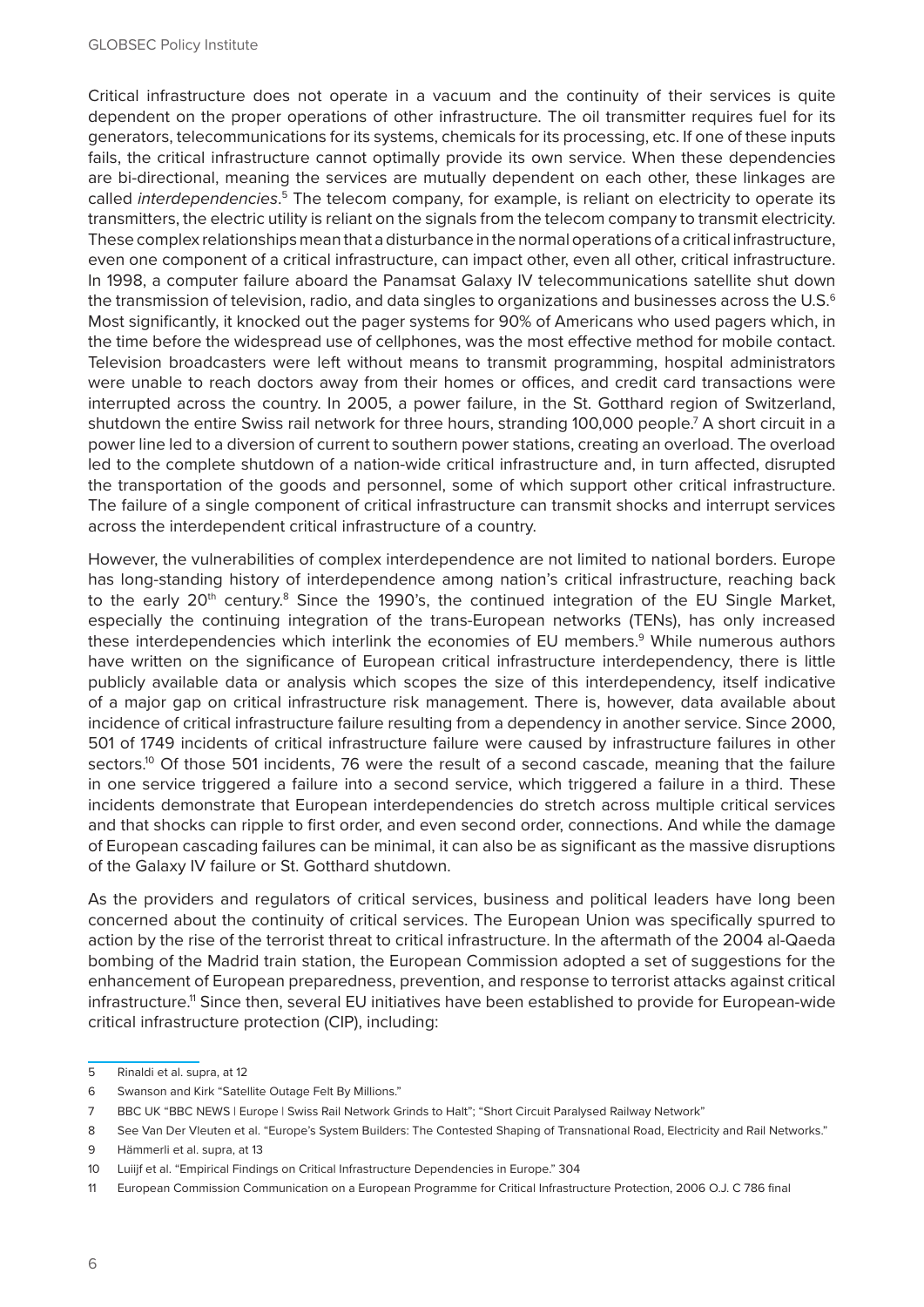- European Programme for Critical Infrastructure Protection (EPCIP)
- European Public-Private Partnership for Resilience (EPPPR)
- European Public Forum for Member States (EFMS)

These efforts required the identification and designation of MS national critical infrastructure, supported the development of a number of infrastructure warning systems, and established a series of best practices on protecting critical infrastructure.<sup>12</sup> Spurred as it was by a terrorist attack, however, the vast majority of critical infrastructure efforts mentioned have been concerned with physical threats to critical infrastructure, including terrorism, environmental hazard, user error, etc. The EPCIP has not been as concerned or delivered as notable advancements in the field of defending critical infrastructure against cyber threats.

#### The Cyber Threat to Critical Infrastructure

Since the beginning of the new millennium, the operation of critical infrastructure has been increasingly controlled by ICS (Industrial Control Systems) and managed by operators through SCADA (Supervisory Control Authority and Data Acquisition) systems. Using these systems, made up of hundreds of sensors and programmable controls, a few operators are able to control the operational flows of massive infrastructure, effect infrastructure processes from long distances, and share infrastructure information with relevant authorities and connected actors. While the efficiency gain may be great, the digitalization of critical infrastructure has also created opened it up to significant new threats. The incredible efficiency of this digital enablement has in turn created a reliance on the proper and accurate functioning of these underlying digital systems to maintain the standard operations of critical infrastructure. ICS' positions as the interlocutors between physical and cyber systems makes them the channel for web-based actors to influence or affect physical systems.13 By manipulating the logic controllers operating the mechanized or wired infrastructure, external threat actors can damage or destroy the physical components of critical infrastructure. In the infamous *Aurora* test, the U.S. Department of Homeland Security hacked a replica of a power plant's control system and caused a power generator to self-destruct.14 Actors ranging from lone mischief makers to state actors have all been empowered by the proliferation of system exploits to launch web-based attacks against physical infrastructure. Numerous authorities have described the extent of the vulnerability of ICS systems and the frequency of their exploitation by threat actors.<sup>15</sup> Our providers of essential services, which our societies rely upon for normal operations, are vulnerable to data theft, data manipulation, malicious software installation, and destruction.

Large-scale incidents of cyberattacks, which cause disruptions to critical services, have not been frequent but they have had significant impact. In 2012, the Shamoon virus wiped the data disks of Saudi Aramco, requiring the shutdown of its internal network.<sup>16</sup> More recently, in December 2016, the Russian hacking group Sandworm, cut power to 80,000 customers in Western Ukraine for six hours.<sup>17</sup> In this attack, hackers leveraged a massive phishing campaign to gain access to the systems of many government organizations and performed reconnaissance for months until they could escalate their

<sup>12</sup> Directorate-General for Energy – European Commission "Protection of Critical Infrastructure - Energy - European Commission."

<sup>13</sup> While the use of ICS and SCADA systems do not necessarily require connection to the Internet, the majority are connected to enable information-sharing and maintain the digital infrastructure. While some argue operators could mitigate cyberattacks by disconnecting systems from the web, called an 'air gap', there will always be some necessary connections to the web which attackers can compromise to gain network access (including file exchanges, program patches, personal devices, etc.). Perelman, Barak. "Air Gap or Not, Why ICS/SCADA Networks Are at Risk | SecurityWeek.Com."

<sup>14</sup> Swearingen et al. "What You Need to Know (and Don't) About the AURORA Vulnerability."

<sup>15</sup> See Hathaway and Stewart "Cyber IV Feature: Taking Control of Our Cyber Future"; Bronk "Two Securities: How Contemporary Cyber Geopolitics Impacts Critical Infrastructure Protection."; Etzioni "The Private Sector: A Reluctant Partner in Cybersecurity."; Onyeji et al. "Cyber Security and Critical Energy Infrastructure."

<sup>16</sup> El Dahan "Saudi Arabia Warns on Cyber Defense as Shamoon Resurfaces."

<sup>17</sup> Zetter "The Ukrainian Power Grid Was Hacked Again."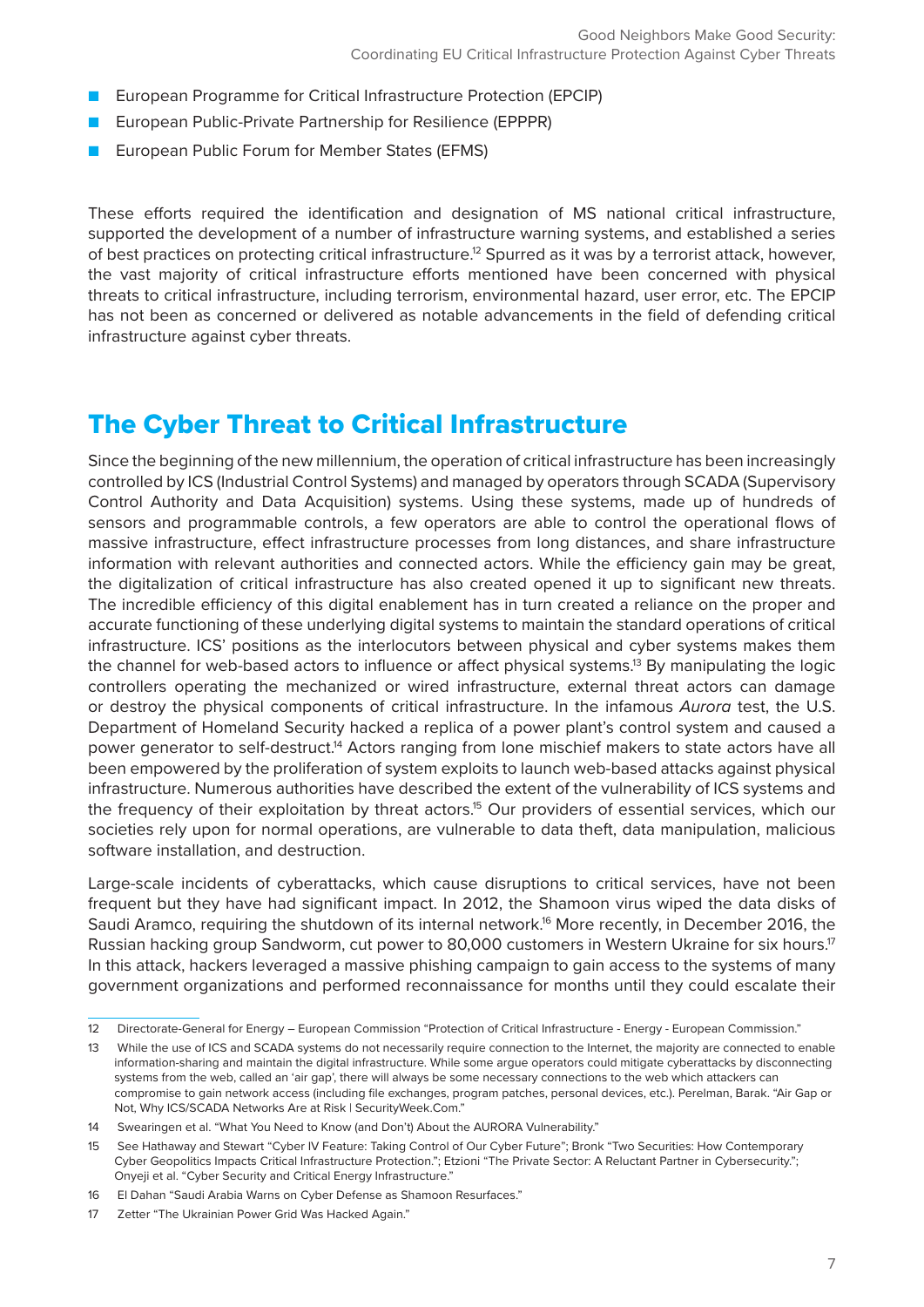access to administrative privileges. When they finally wanted to disrupt energy services, they shut down the remote-terminal units that control substation breakers, preventing technicians from using the SCADA system to restore power remotely. The capabilities demonstrated in the Ukraine attack are not uniquely threatening to the Ukraine, Western systems are just as vulnerable. As one of the attack investigators commented, "Ukraine uses equipment and security protections of the same vendors as everybody else around the world. If attackers learn how to go around these tools and appliances in Ukrainian infrastructures, they can then go directly to the West. "18 While Union members have not suffered as significant an attack as these, the capacity of actors to leverage these techniques makes them a reasonable security threat.

It important to recognize that this digitalization is not just an additional interdependency between critical infrastructure but rather an additional layer of interdependencies, which open infrastructure up to a whole new set of disruptions. Within the standard physical dependency, the shutdown of electricity infrastructure might disrupt health services or the transmission of oil. But leveraging the cyber modality, a threat actor could alter the flow of electricity, create overcapacities in certain areas and undercapacities in others. It could selectively target oil transmitters, while leaving health services unscathed. Beyond the simple failure of a component causing a sub-optimal or failure of a critical service, threat actors can manipulate interdependences to achieve a whole spectrum of outcomes. In a previous instance, Sandworm disrupted the Ukrainian energy grid by wiping the data of grid computers, effectively crippling operator ability to restore breakers to operation. As mentioned, in the 2017 case, they just shut-off breakers, allowing technicians to turn them back on once they restored control over the SCADA system. The spectrum of activities that threat actors can use to affect the operations of critical infrastructure is limited only by their will, access, and knowledge of the targeted system.

In recent memory, the most significant cascading failure, due to a cyberattack, was the 2016 DDos attack on Dyn, a Domain Name System (DNS) provider. Leveraging a massive botnet composed of Internet-connected devices, the still unknown attacker launched tens of millions of DNS lookup requests, with an estimate throughput of 1.2 terabits per second, which disrupted the ability of Dyn to provide DNS lookup requests for its customers.<sup>19</sup> Without DNS lookup, legitimate users were prevented from connecting to the host of their desired web services.<sup>20</sup> During the Dyn attacks, users were cut off services such as Paypal, Shopify, and Amazon. Viewed through the critical infrastructure interdependence model, the disruption of one critical infrastructure, a DNS lookup service, cascaded into financial services and ecommerce infrastructure and interrupted the critical services for citizens and their businesses, to significant financial cost.<sup>21</sup>

### What Next After NIS

The most significant step by the EU to combat cyberattacks against critical infrastructure has been the recently adopted NIS directive. Adopted in 2016, member states are directed to designate operators of essential services and establish security and notification requirements to establish a high level of security for critical infrastructure. <sup>22</sup> The security requirements include technical and organizational measures proportional to operator risk, network and information system security measures proportional to risk, and incident management to minimize risk to IT systems. Operators will be required to report serious incidents to their designated national authority and the severity of incidents will be evaluated based on number of users affected, duration of incident, and geographic spread, with

<sup>18</sup> Ibid.

<sup>19</sup> Murgia and Kuchler "Cyber Attack Hits Hundreds of Websites."

<sup>20</sup> DNS, or Domain Name System, refers to the decentralized system linking entered domain names (ex. www.google.com) with the IP address which identifies the servers hosting desired content (ex. 213.81.154.222). As the IP addresses of associated with domain names must frequently change, dynamic DNS services manage requests to lookup the IP for a specific DNS. If a DNS service supporting a website is disrupted, the only method for users to connect to that website is to directly enter the website's IP address (which, unless it is static, is constantly subject to change).

<sup>21</sup> LaFrance "How Much Will Today's Internet Outage Cost?"

<sup>22</sup> Parliament and Council Directive 2016/1148 194/2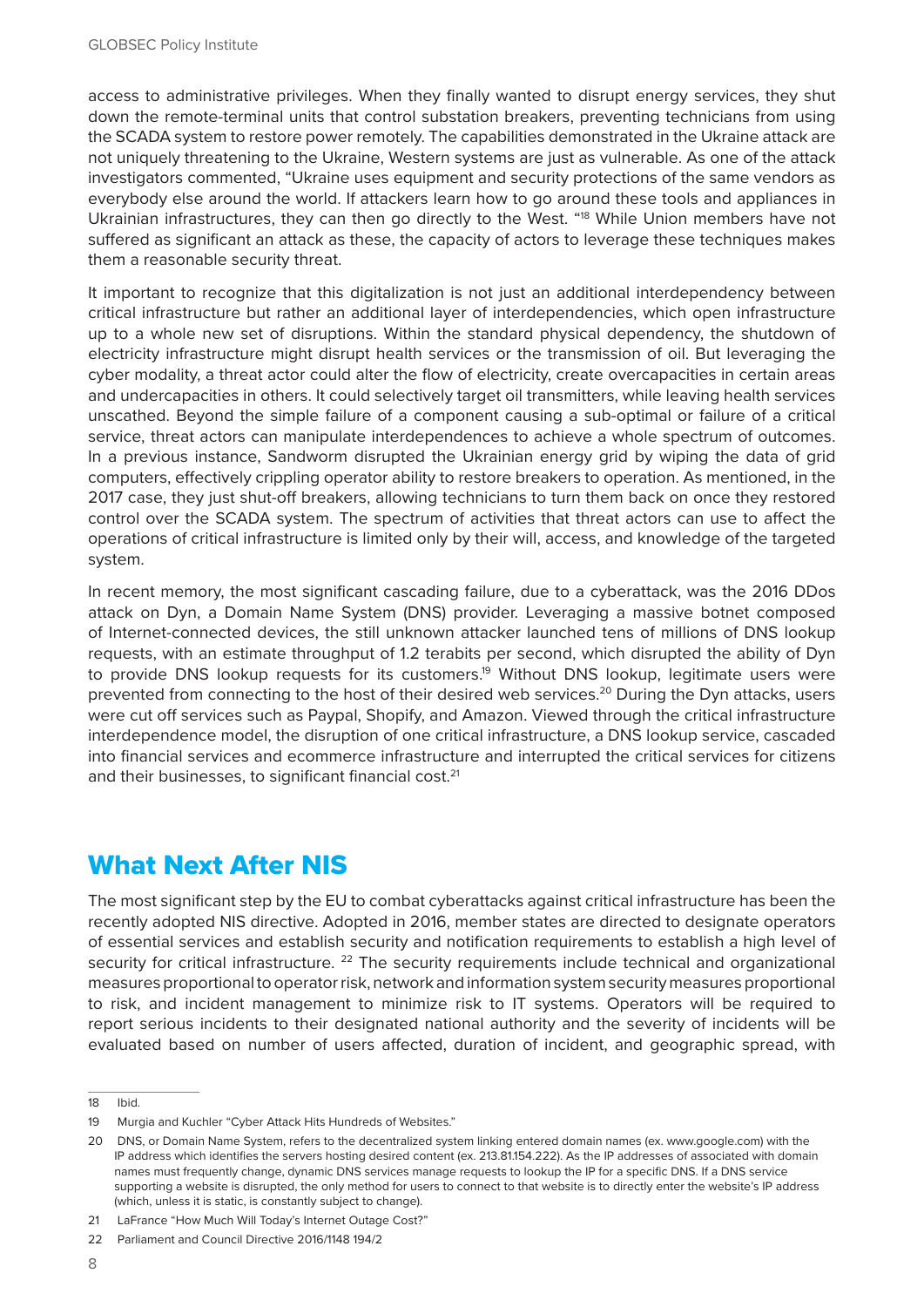digital service providers also evaluated on the extent of service disruption and impact on economic and societal operations. Each state will have a national point of contact to liaise among Member states and Computer Security Incident Response Team (CSIRT) to operate as the reporting and incident response authority for service disruptions by essential operators. The directive also provides for the establishment of a "Cooperation Group" to "support and facilitate *strategic* cooperation between the Member states regarding the security of network and information systems".

While the NIS directive is an important step to raising the overall level of cybersecurity throughout the EU, it treats requirements more as establishing market standards or consumer protections within each of the member states, rather than treating attacks against critical infrastructure as public security needs or crisis situations. The directive attempts to add greater force and pressure on essential operators in all member states to mitigate long-standing security concerns and to provide prompt informationsharing to relevant authorities when incidents do occur. Cooperation and coordination among member states appears to be on a loose, voluntary basis. The establishment of a CSIRT network only retreads longer-standing networks, including the international network FIRST, regional networks like the Central European Cyber Security Platform, and informal working relationships among the national CSIRTS, without offering any additional value or requirements to suggest it will be any more effective. The networks efforts also seem focused primarily on the sharing of information on incidents within their borders.23 As for the Cooperation Group, it may yet prove to be a valuable venue to discuss further cybersecurity reforms for the EU but at the moment the Directive itself recognizes that, for it to be effective, member states must first meet the 'minimum' capabilities for a 'high' level of security. Even if that is completed by May 2018, the deadline for Member States to transmit the principles of NIS into national law, the Cooperation Group, by definition, seems to have no specific aims or authority, only some kind of platform for vague dialogue. The NIS directive should help improve security standards of the EU, especially in those states where it has been less of a priority on the national agenda. It does not offer, however, any significant action on coordination, mutual capacity-building of critical information protection or other security issues, beyond basic information-sharing.

Further, the NIS directive, while recognizing that threats to critical infrastructure pose a significant danger to the safety and security of member state citizens, treats incident response to cyber threats as an effort which only needs to take place on the cyber-plane. However, the very reason that critical infrastructure is identified as such a priority is because critical infrastructure operates at the intersection of the cyber and physical domains and attacks on network infrastructure can produce physical effects. In the event of a cyberattack on a critical infrastructure, responders may not only need to mitigate the threat to the critical infrastructure network but also the possibly resulting threat to the physical components as well. The NIS Directive makes no obvious recognition of the fact that incident response to cyberattacks on critical infrastructure must be a coordinated effort of technical and physical solutions. The reality is that in the best-case scenario, in the event of a cyberattack on critical infrastructure, there will be two, uncoordinated responses to the situation—an attack mitigation response by the national CSIRT and a crisis management reaction by the industry regulators and/or civil protection agencies.

Threat actors also have significantly greater abilities to damage critical infrastructure using a cyber modality. The addition of the digital layer to critical infrastructure has only increased the interdependencies and the sensitivity of European critical infrastructure to shocks from disruptions. This has generated a number of avenues for cyberattacks to take advantage of the interdependence of critical infrastructure in the EU. The first, operating similarly to physical disruptions of critical infrastructure, is the shut down or interruption of a critical infrastructure operations. The failure in this critical infrastructure can then trigger further disruption in other pieces of critical infrastructure. The second takes advantage of the omnipotent ability of a cyberattack to target multiple locations at the same time. Considering that critical infrastructure leverage many of the same types of equipment and security measure, a motivated attacker may be able to disrupt multiple critical infrastructure at the same time, greatly increasing the size, duration, and impact of a disruption to critical services.

<sup>23</sup> Since 1990, FIRST has connected security and incident response teams from government, business, and academic sectors, all around the world, to share best practices and exchange vulnerability information. https://www.first.org/about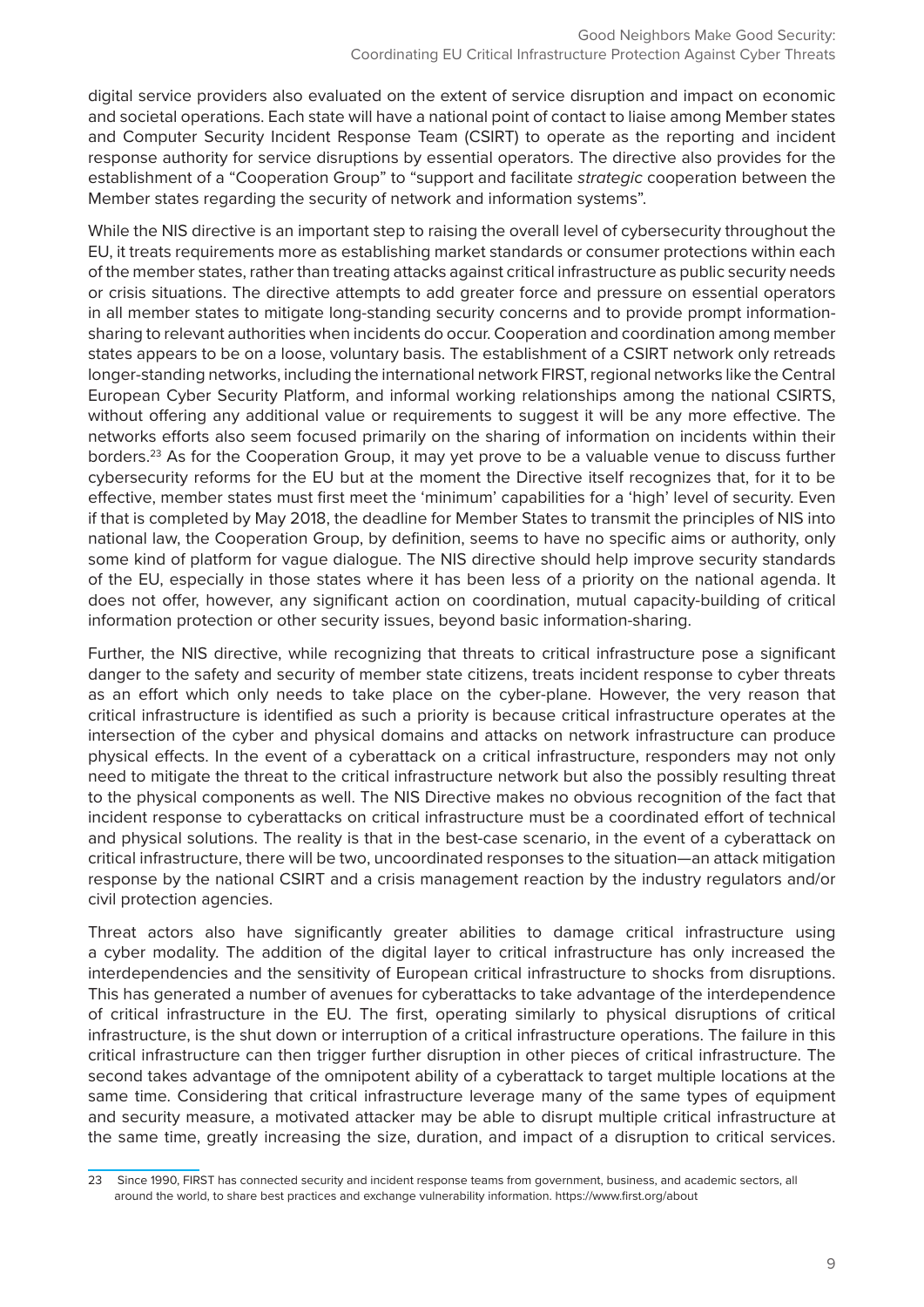The third, slightly more subtly, would consist of the attacker manipulating the data inputs and outputs of critical infrastructure in order to strain the operations and decrease the operating capabilities of critical infrastructure. While this would not cause a significant disruption, this more indirect manipulation can have political, economic, or social impacts without revealing the access of attackers to the target network. Regardless of the technique used, the cyber dimension of critical infrastructure offers attackers the capability to dramatically increase the flexibility, damage, and scope of their attacks, with likely far greater ability to disrupt further interdependent critical infrastructure. These disruptions could spread to other pieces of critical infrastructure in their own industry, other pieces of critical infrastructure in different industries, and even infrastructure across borders. Unfortunately, the relative novelty of this problem means that there are few actors that have come up with mature solutions and protection of critical infrastructure. European critical infrastructures' unique situation as a highly interdependent region also affords an additional practical wrinkle. However, there have been some policy efforts between the U.S. and Canada which can offer some inspiration for institutions and capabilities that would provide greater coordination and capacity for response to cyber-attacks against critical infrastructure.

# The North American Approach

In the late 1990's, the specter of the Y2K bug prompted a massive effort by governments, corporations, and intergovernmental organizations to plan for possible failures of critical infrastructure and interruptions of critical services.<sup>24</sup> Y2K contingency planning was one of the first instances where businesses and government agencies began to consider the possibility of failures transmitting through interdependencies, causing failures in the same sector, different sectors, and across borders.<sup>25</sup> While there was a lot of effort globally, driven by the UN and World Bank, the U.S. and Canada, as neighbors with cross-border infrastructure, independently established joint steering committees and publicprivate working groups to mitigate the possible cross-border threats of the Y2K bug. In the aftermath of Y2K, this collaboration between the U.S. and Canada continued with the *Joint Framework for Canada- United States Cooperation on Critical Infrastructure Protection*, which established the first working groups to "address horizontal issues such as research and development, interdependencies, mapping and threat information-sharing".26 The efforts of these groups have been sustained in several subsequent initiatives including the *Canada-United States Action Plan for Critical Infrastructure*  (CUSCI), *Beyond the Border Action Plan* (BTBAP), and the *Cybersecurity Action Plan* issued in 2010, 2011, and 2012 respectively.

CUSCI, BTBAP, and the Cybersecurity Action Plan continue previous work and make a number of recommendations for managing possible critical infrastructure failures, ranging from local to national efforts, including:

- setting up a cross-border framework for emergency management issues
- forming U.S.-Canadian government and private sector councils to develop mechanisms for crossborder collaboration
- creating virtual critical infrastructure risk analysis cells to produce shared infrastructure risk analysis, vulnerability assessments, and prioritization methodologies
- establishing compatible mechanisms and protocols for information-sharing, respectful of U.S. and Canadian legal and regulatory environments
- developing coordinated information dissemination procedures and communication systems in the case of disruptions.

10

<sup>24</sup> The Y2K bug, or the millennium bug, was a computer bug based on an assumption in 20th century software which represented the year with the final two digits, failing to distinguish a 20th century year from a 21st century year. This assumption was predicted to cause numerous errors, ranging from incorrect date recording to failures of date-related processing. Organizations worldwide remediated the bug and very few Y2K-related computer failures were reported on January 1, 2000.

<sup>25</sup> Laat "Beyond the Border Action Plan: A Tool for Enhanced Canada-U.S. Cooperation on Critical Infrastructure and Cyber Security - Or More Window Dressing." 455

<sup>26</sup> Department of Homeland Security "Canada-United States Action Plan for Critical Infrastructure"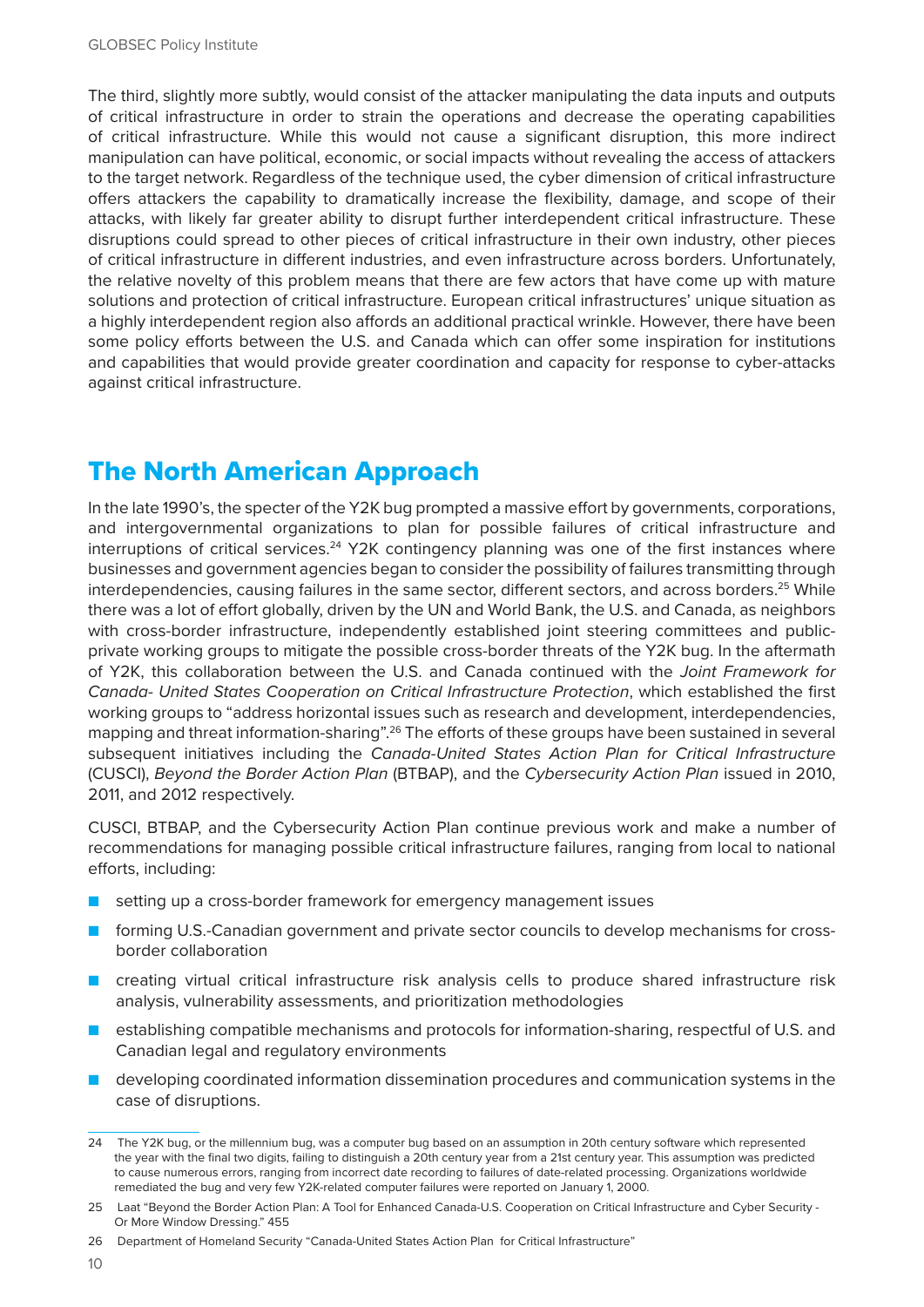- assessing regional plans for shared critical infrastructure risk, starting with the Maine-New Brunswick border region
- holding joint briefings with relevant private sector and stakeholders

The great benefit of the efforts outlined in these cross-border approaches is their prioritized-hazard and bi-lateral approach. Rather than only building out prevention mechanisms, these approaches recognize the likelihood that events will occur and plan for the most likely scenarios to emerge. The programs recognize that disruptions in critical infrastructure can spur effects and specifically attempts to model and develop responses to the most likely situations to emerge. The bi-lateral arrangement of these efforts provides for effective decision-making and specific solutions. By organizing small, focused groups which tackle particular scenarios and threat issues, these strategies encourage stronger working relationships and greater predictability (meaning that in the case of an incident, responsible parties have a better sense for how their counterparts will react). The continuing and expanded bilateral efforts under the auspices of the program appear to demonstrate its success.<sup>27</sup> The bi-lateral engagement between the U.S. and Canada has progressed on a good pace without significant slowdowns, a characteristic which can sometimes hamper the collaborative efforts of multi-stakeholder or hierarchical processes. Some may argue that after years of effort, the levels of coordination and resulting products may appear meagre. However, it is important to recognize that the U.S. and Canada's level of interdependence is far looser and more localized than that of Europe. For example, in the electricity sector, for 2012, electricity exports from Canada to the United States constituted just 1-2% of U.S. nationwide consumption.<sup>28</sup> That consumption is also highly localized to border areas in New England and the Midwest. Accordingly, most efforts on cross-border critical infrastructure protection are focused at the regional level. For the EU member states, with much higher levels of interdependence among their critical infrastructure and their neighbor's critical infrastructure, such programs are far more needed and provide far more utility.

### Recommendations

Considering the scope and complexity of interdependencies among critical infrastructure in the EU, and the vulnerabilities available from cyber infrastructure, the EU should take steps to build out institutions and processes for preventing and responding to cascading and cross-border critical infrastructure disruptions due to cyberattacks. The previous policies of the U.S. and Canada to coordinate protection efforts can provide valuable inspiration. In a different tact from current strategies which assign protection responsibility to EU organs, a number of these recommendations focus on possible efforts between bordering states and thus require bi-lateral or regional critical infrastructure protection strategies. Institutions, policies and agreements which would support this effort include:

- **Formation of a critical infrastructure attack management consultative group**: As it stands now, ENISA is in the position of advising on the implementation and development of all national cybersecurity strategies, advising and validating the identification and individual protection of critical infrastructure, as well as supporting a whole host of other European cybersecurity activities. As an institution, ENISA is also most pointedly focused on cybersecurity incident management and not on resulting damage or disruption to the physical infrastructure. The creation of a Cyber Attack Management Consultative Group, including members of both ENISA and the individual critical infrastructure protection authorities in MS (like the Ministry of Interior in Germany), would provide an authority which can share best practices and advise on the development of cyber incident and service continuity response plans, which plan for both cyberattack mitigation process and crisis management of the physical infrastructure disruption.
- **Collaborate on cross-national, sector-specific response planning**: As the infrastructure threats and security measures vary by industries, member states should urge their national sectorspecific protection agencies/regulatory authorities to organize bi-national or regional cyberattack

<sup>27</sup> Public Safety Canada "Canada-United States Beyond the Border Action Plan Implementation Report."; Public Safety Canada "2015 Beyond the Border Implementation Report."

<sup>28</sup> Energy and Commerce Committee "North American Energy Infrastructure Act Will Bolster U.S.–Canada Electricity Relationship."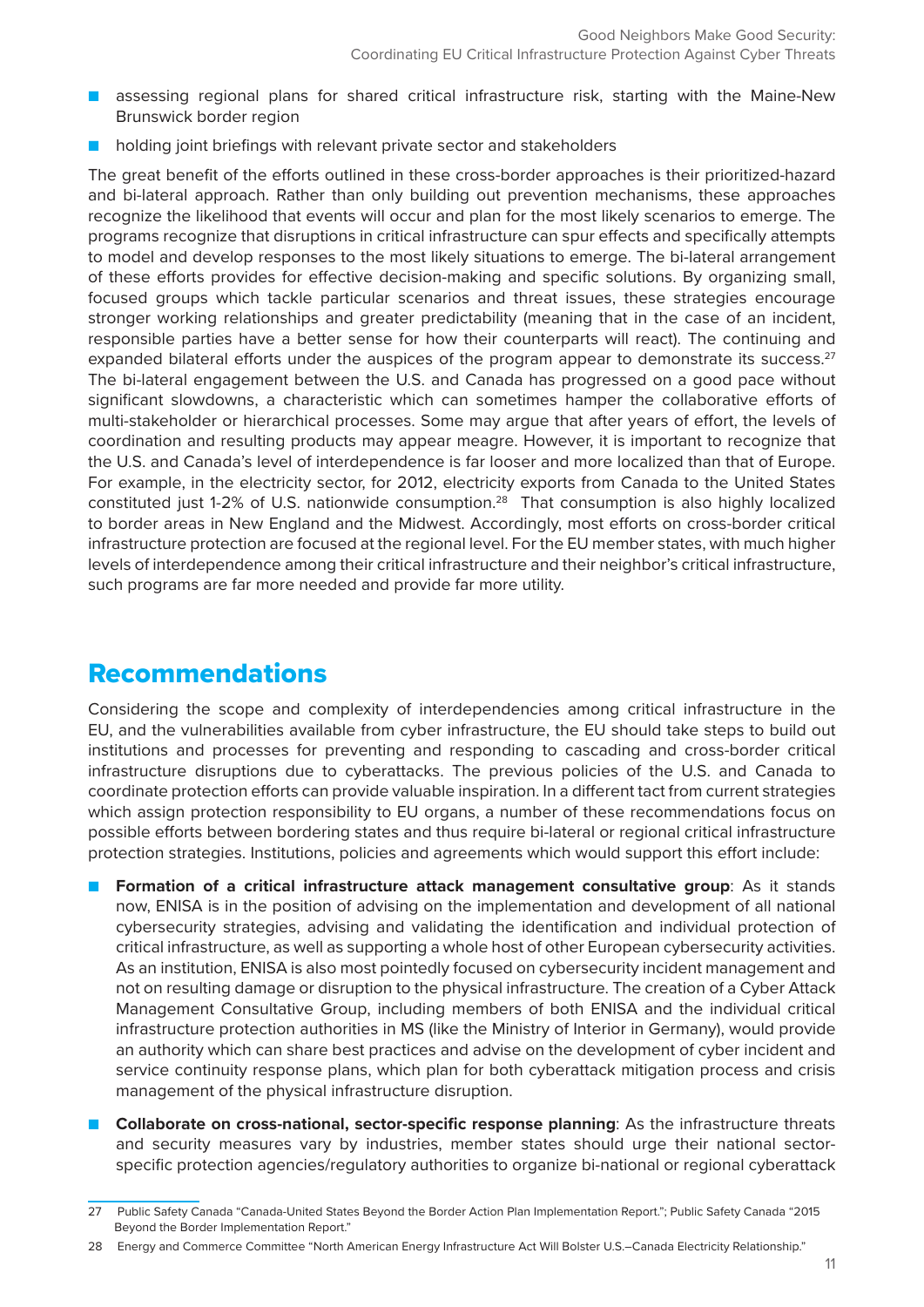response mechanisms and joint attack response exercises—preferably in forums which engage the private sector operators on both sides of the border. These collaboratives should prioritize the establishment of compatible mechanisms and protocols for information-sharing, setting achievable goals for states to align data sharing with their interdependent industries and neighboring state collaboratives. They would also help develop more specific processes and procedures for responding to attacks on individual industries' critical infrastructure and cultivate the working relationship between their security operators.

- **Creation of virtual risk analysis cells:** One of the central principles of emergency management is a commitment to 'all-hazards' planning, which some interpret to mean planning for any and all possible eventualities of emergencies. Virtual risk analysis cells instead prioritize and provide risk assessments of the most likely critical service disruption scenarios which could occur. Virtual risk analysis cells both among interdependent national critical infrastructure and between bordering member states could help develop infrastructure risk analyses, vulnerability assessments and prioritization methodologies in cases of cross-border infrastructure impact. In crisis scenarios, predictability and practiced response are often key requirements for mitigating damage, so standard protocols would help reduce delay to response time. By jointly developing information dissemination procedures and engaging in joint incident responses, bordering states are more likely to be prepared for cascading and cross-border critical infrastructure disruptions.
- **Construction of a European critical infrastructure protection test bed:** Last year, the U.S. National Renewable Energy Laboratory's Cyber Physical Systems Security and Resilience Center launched the Test Bed For Secure Distributed Grid Management. This system uses all the hardware and software that are required for controlling and energy distribution system to recreate the communications, power systems, and cybersecurity of a utility power distribution system.<sup>29</sup> The NREL researchers are then able implement different security products and attempt to hack the system, providing valuable insights into the vulnerabilities of infrastructure security products and security strategies. The EU should establish its own European Test Bed, or several national Test Beds, both to test the cybersecurity strategies of various critical operators, the cross-sectoral impact of critical infrastructure attacks, and the protection measures of cross-border critical infrastructure. These Test Beds would be extremely valuable for testing the security strategies of essential service operators, confirming that they meet a high degree of security and even providing enough data to set defined, technical standards on EU-wide operators. They would also help provide a venue for testing the inter-industry and cross-border critical infrastructure protection strategies and coordinated incident response strategies and capabilities. The data would all be extremely helpful for crafting realistic and data-driven risk assessments and response mechanisms.

While the prospect of cross-sectoral and cross-border impacts from cyberattacks on critical infrastructure may appear far beyond the current threat landscape of the EU, it should not take the damage of a crisis like the 2006 Blackout or 2004 Madrid bombing to prompt a response from European leaders. Taking steps now can help to prevent a costly and frightening future disaster. The benefit of the institutions and capabilities offered in these recommendations is that they do not only offer a defense against disaster and cascade scenarios. They also build up the individual defensive capabilities, knowledge basis, and experience of the operators and government representatives of all EU member states, both to defend against less sophisticated attacks on their national critical infrastructure and offer procedures to assist their neighbors in case they fall prey to such threats. While the NIS Directive hopes to encourage member states and their operators to develop their defense capabilities individually, these supplementary recommendations try to push member states to develop their capabilities together, for the protection of all, interdependent, EU critical infrastructure.

*Philip Chertoff is Research Fellow at the GLOBSEC Policy Institute © GLOBSEC, May 2017*

<sup>29</sup> Eber "NREL's Cybersecurity Initiative Aims to Wall Off the Smart Grid from Hackers - News Feature | NREL."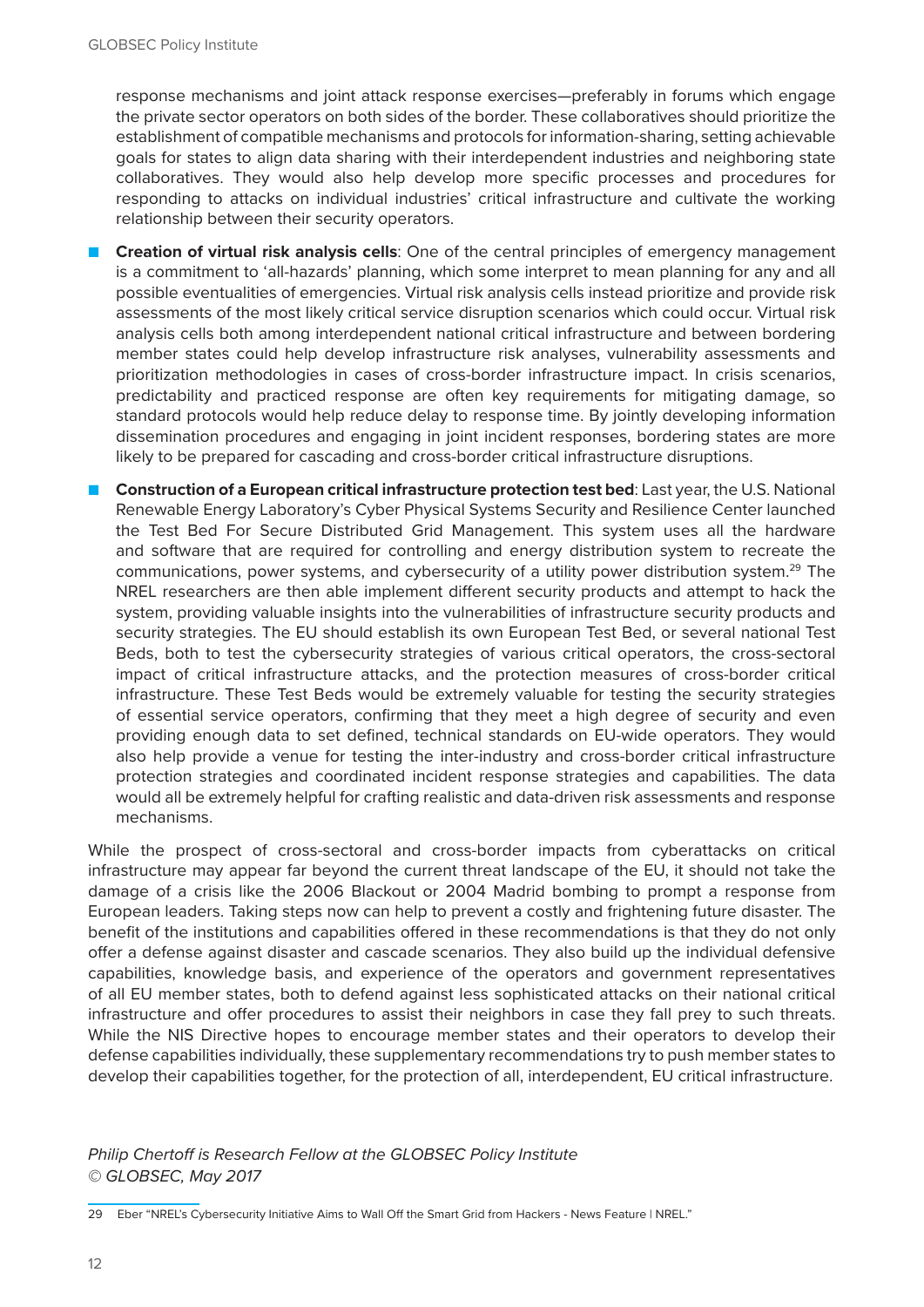# **Bibliography**

BBC UK "BBC NEWS | Europe | Bid to Overhaul Europe Power Grid." Accessed May 19, 2017. http:// news.bbc.co.uk/2/hi/europe/6117880.stm.

BBC UK "BBC NEWS | Europe | Swiss Rail Network Grinds to Halt." Accessed May 19, 2017. http://news. bbc.co.uk/2/hi/europe/4121072.stm.

Bronk, Chris. "Two Securities: How Contemporary Cyber Geopolitics Impacts Critical Infrastructure Protection." International Journal of Critical Infrastructure Protection 8 (January 2015): 24–26.

Department of Homeland Security. "Canada-United States Action Plan for Critical Infrastructure," 2010. https://www.dhs.gov/sites/default/files/publications/ip-canada-us-action-plan-2010-508.pdf.

Directive (EU) 2016/1148 of the European Parliament and of the Council of 6 July 2016 concerning measures for a high common level of security of network and information systems across the Union, 2016 O.J. L 194/2 [hereinafter NIS Directive]

Eber, Kevin. "NREL's Cybersecurity Initiative Aims to Wall Off the Smart Grid from Hackers - News Feature | NREL." NREL, January 4, 2016. http://www.nrel.gov/news/features/2016/21612.

El Dahan, Maha. "Saudi Arabia Warns on Cyber Defense as Shamoon Resurfaces." Reuters, January 23, 2017. http://www.reuters.com/article/us-saudi-cyber-idUSKBN1571ZR.

ERGEG. "The Lessons to Be Learned from the Large Disturbance in the European Power System on the 4th of November 2006." Council of European Energy Regulators ASBL, February 6, 2007. http:// www.energy-regulators.eu/portal/page/portal/EER\_HOME/EER\_PUBLICATIONS/CEER\_PAPERS/ Electricity/2007/E06-BAG-01-06\_Blackout-FinalReport\_2007-02-06.pdf.

Etzioni, Amitai. "The Private Sector: A Reluctant Partner in Cybersecurity." Georgetown Journal of International Affairs, 2014, 69–78.

European Commission Communication on a European Programme for Critical Infrastructure Protection, 2006 O.J. C 786 final [hereinafter ECPIP Communication]

Hämmerli, Bernhard M, Andrea Renda, and Centre for European Policy Studies. "Protecting Critical Infrastructure in the EU." Brussels: Centre for European Policy Studies, 2010. https://www.ceps.eu/ system/files/book/2010/12/Critical%20Infrastructure%20Protection%20Final%20A4.pdf.

Hathaway, Melissa, and John Stewart. "Cyber IV Feature: Taking Control of Our Cyber Future |," July 25, 2014. http://journal.georgetown.edu/cyber-iv-feature-taking-control-of-our-cyber-future/.

Laat, William de. "Beyond the Border Action Plan: A Tool for Enhanced Canada-U.S. Cooperation on Critical Infrastructure and Cyber Security - Or More Window Dressing." Canada-United States Law Journal 37, no. 2 (January 1, 2012): 451.

LaFrance, Adrienne. "How Much Will Today's Internet Outage Cost?" The Atlantic, October 21, 2016. https://www.theatlantic.com/technology/archive/2016/10/a-lot/505025/.

Luiijf, Eric, Albert Nieuwenhuijs, Marieke Klaver, Michel van Eeten, and Edite Cruz. "Empirical Findings on Critical Infrastructure Dependencies in Europe." In Critical Information Infrastructure Security, edited by Roberto Setola and Stefan Geretshuber, 5508:302–10. Berlin, Heidelberg: Springer Berlin Heidelberg, 2009. doi:10.1007/978-3-642-03552-4\_28.

Murgia, Madhumita, and Hannah Kuchler. "Cyber Attack Hits Hundreds of Websites." Financial Times, October 21, 2016. https://www.ft.com/content/08ca940e-97a1-11e6-a1dc-bdf38d484582+&cd=1&hl=e n&ct=clnk&gl=us.

"North American Energy Infrastructure Act Will Bolster U.S.–Canada Electricity Relationship." Energy and Commerce Committee, May 7, 2014. https://energycommerce.house.gov/news-center/pressreleases/north-american-energy-infrastructure-act-will-bolster-us-canada.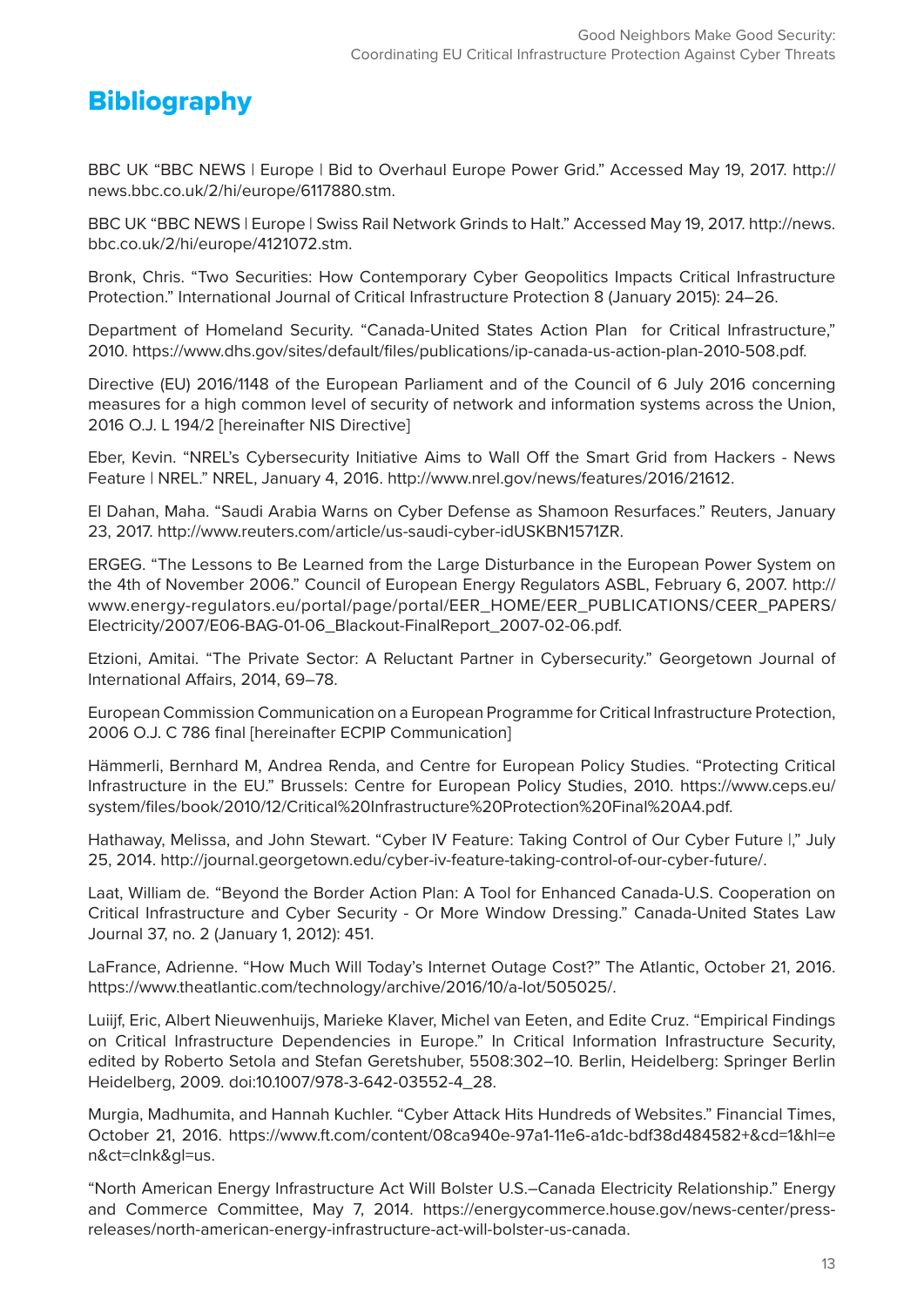Onyeji, Ijeoma, Morgan Bazilian, and Chris Bronk. "Cyber Security and Critical Energy Infrastructure." The Electricity Journal 27, no. 2 (March 2014): 52–60. doi:10.1016/j.tej.2014.01.011.

Perelman, Barak. "Air Gap or Not, Why ICS/SCADA Networks Are at Risk | SecurityWeek.Com." SecurityWeek, August 9, 2017. http://www.securityweek.com/air-gap-or-not-why-icsscada-networksare-risk.

Public Safety Canada. "2015 Beyond the Border Implementation Report," September 29, 2016. https:// www.publicsafety.gc.ca/cnt/rsrcs/pblctns/2015-bynd-brdr-mplmntn/index-en.aspx.

———. "Canada-United States Beyond the Border Action Plan Implementation Report," December 2013. https://www.publicsafety.gc.ca/cnt/rsrcs/pblctns/archive-2013-bynd-brdr-mplmntn/archive-2013-bynd-brdr-mplmntn-en.pdf.

Directorate-General for Energy – European Commission "Protection of Critical Infrastructure - Energy - European Commission." Energy. Accessed May 22, 2017. https://ec.europa.eu/energy/en/topics/ infrastructure/protection-critical-infrastructure.

Rinaldi, S.M., J.P. Peerenboom, and T.K. Kelly. "Identifying, Understanding, and Analyzing Critical Infrastructure Interdependencies." IEEE Control Systems Magazine 21, no. 6 (December 2001): 11–25. doi:10.1109/37.969131.

"Short Circuit Paralysed Railway Network." SWI Swissinfo.ch. Accessed May 19, 2017. https://www. swissinfo.ch/eng/short-circuit-paralysed-railway-network/4579658.

Swanson, Steven, and Jim Kirk. "Satellite Outage Felt By Millions." Tribunedigital-Chicagotribune. Accessed May 19, 2017. http://articles.chicagotribune.com/1998-05-21/news/9805210138\_1\_galaxyiv-satellite-outage-pager-customers.

Swearingen, 09/01/2013 | Michael, Steven Brunasso, Joe Weiss, and Dennis Huber. "What You Need to Know (and Don't) About the AURORA Vulnerability." POWER Magazine, September 1, 2013. http:// www.powermag.com/what-you-need-to-know-and-dont-about-the-aurora-vulnerability/.

Van Der Vleuten, Erik, Irene Anastasiadou, Vincent Lagendijk, and Frank Schipper. "Europe's System Builders: The Contested Shaping of Transnational Road, Electricity and Rail Networks." Contemporary European History 16, no. 03 (August 2007): 321. doi:10.1017/S0960777307003967.

Zetter, Kim. "The Ukrainian Power Grid Was Hacked Again." Motherboard. Accessed May 19, 2017. https://motherboard.vice.com/en\_us/article/ukrainian-power-station-hacking-december-2016-report.